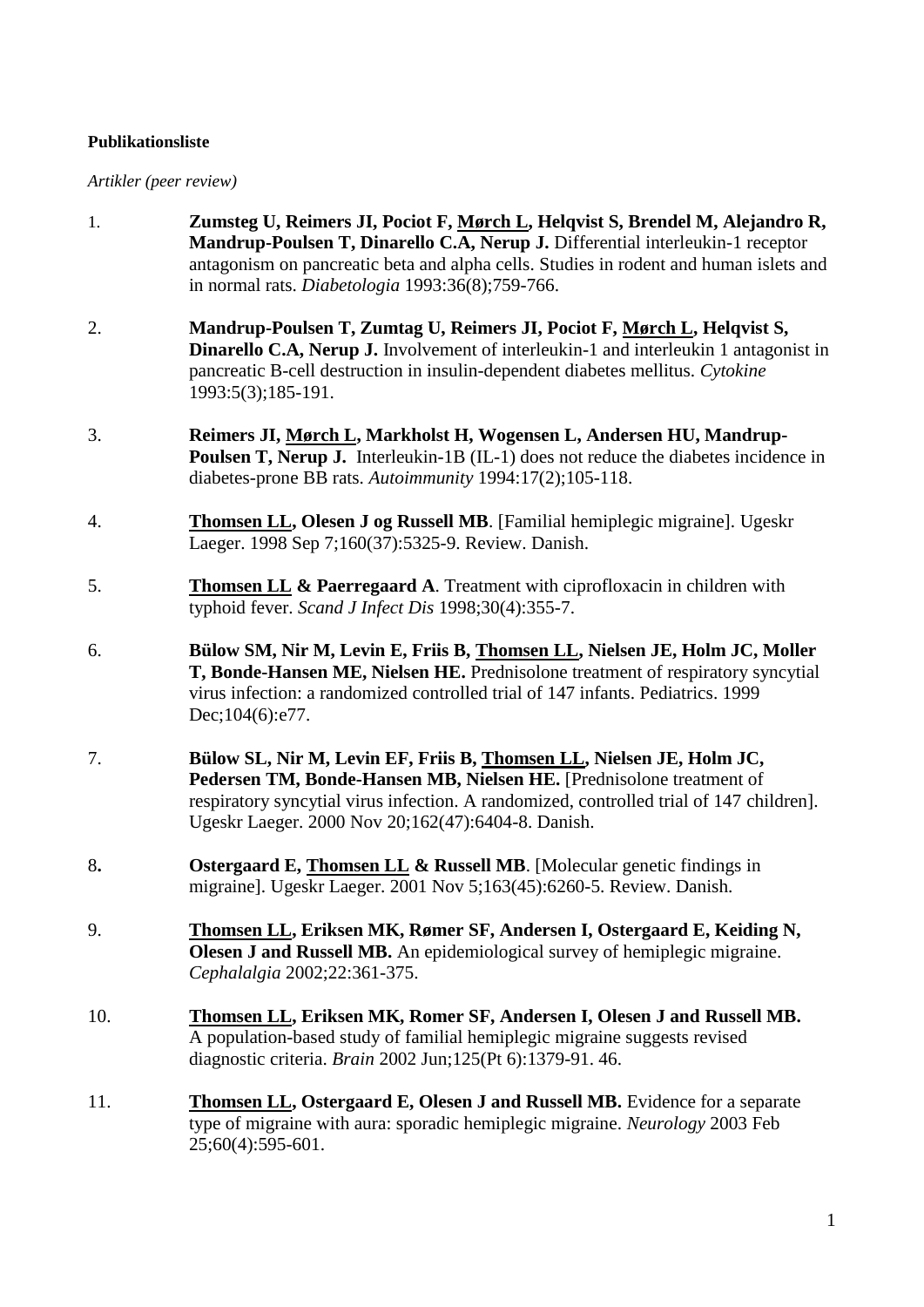12. **Thomsen LL, Ostergaard E, Romer SF, Andersen I, Eriksen MK, Olesen J, Russell MB.** Sporadic hemiplegic migraine is an aetiologically heterogeneous disorder. *Cephalalgia* 2003 Nov;23(9);921-8. 13. **Thomsen LL, Olesen J, Russell MB.** Increased risk of migraine with typical aura in probands with familial hemiplegic migraine and their relatives. *Eur J Neurol* 2003 Jul; 10(4):421-7. 14. **Tvedskov JF, Thomsen LL, Thomsen LL, Iversen HK, Williams P, Gibson A, Jenkins K, Peck R and Olesen J.** The effect of propranolol on glyceryltrinitrateinduced headache and arterial response. *Cephalalgia* 2004 Dec;24(12):1076-87. 15. **Thomsen LL** & Olesen J. Sporadic Hemiplegic Migraine. *Cephalalgia* 2004 Dec; 24(12):1016-23.Review. 16. **Eriksen MK, Thomsen LL, Russell MB**. Prognosis of migraine with aura. *Cephalalgia* 2004;24(1);18-22. 17. **Eriksen MK, Thomsen LL, Andersen I, Nazim F, Olesen J**. Clinical characteristics of 362 patients with familial migraine with aura. *Cephalalgia* 2004 Jul;24:564-75. 18. **Eriksen MK, Thomsen LL, Olesen J**. New international classification of migraine with aura (ICHD-2) applied to 362 migraine patients. *Eur J Neurol* 2004 sep;11:583-91. 19. **Eriksen MK, Thomsen LL, Olesen J**. Sensitivity and specificity of new international diagnostic criteria for migraine with aura. *Journal of Neurol Neurosurg Psychiatry*  2005 Feb;76(2):212-7. 20. **Eriksen MK, Thomsen LL, Olesen J**. The Visual Aura Rating Scale (VARS) for migraine aura diagnosis. *Cephalalgia* 2005 Oct;25(10):801-810*.* 21. **Eriksen MK, Thomsen LL, Olesen J**. Implications of clinical subtypes of migraine with aura. *Headache* 2006 Feb;46(2):286-297. 22. **Eriksen MK, Thomsen LL, Olesen J.** The CACNA1A and ATP1A2 genes are not involved in dominantly inherited migraine with aura. *Am J Med Genet B Neuropsychiatr Genet.* 2006 Apr 5;141B(3):250-256. 23. **Eriksen MK, Thomsen LL, Olesen J.** Basilar-type migraine: clinical, epidemiologic, and genetic features. *Neurology* 2006 Mar 28;66(6):880-6. 24. **Thomsen LL, Kirchmann M, Bjoernsson A, Stefansson H, Jensen R, Fasquel A, Petursson H, Stefansson M, Frigge M, Kong A, Gulcher J, Stefansson K, Olesen J.** The genetic spectrum of a population-based sample of familial hemiplegic migraine. *Brain*. 2007 Feb; 130(Pt 2):346-56. Epub 2006 Dec 2.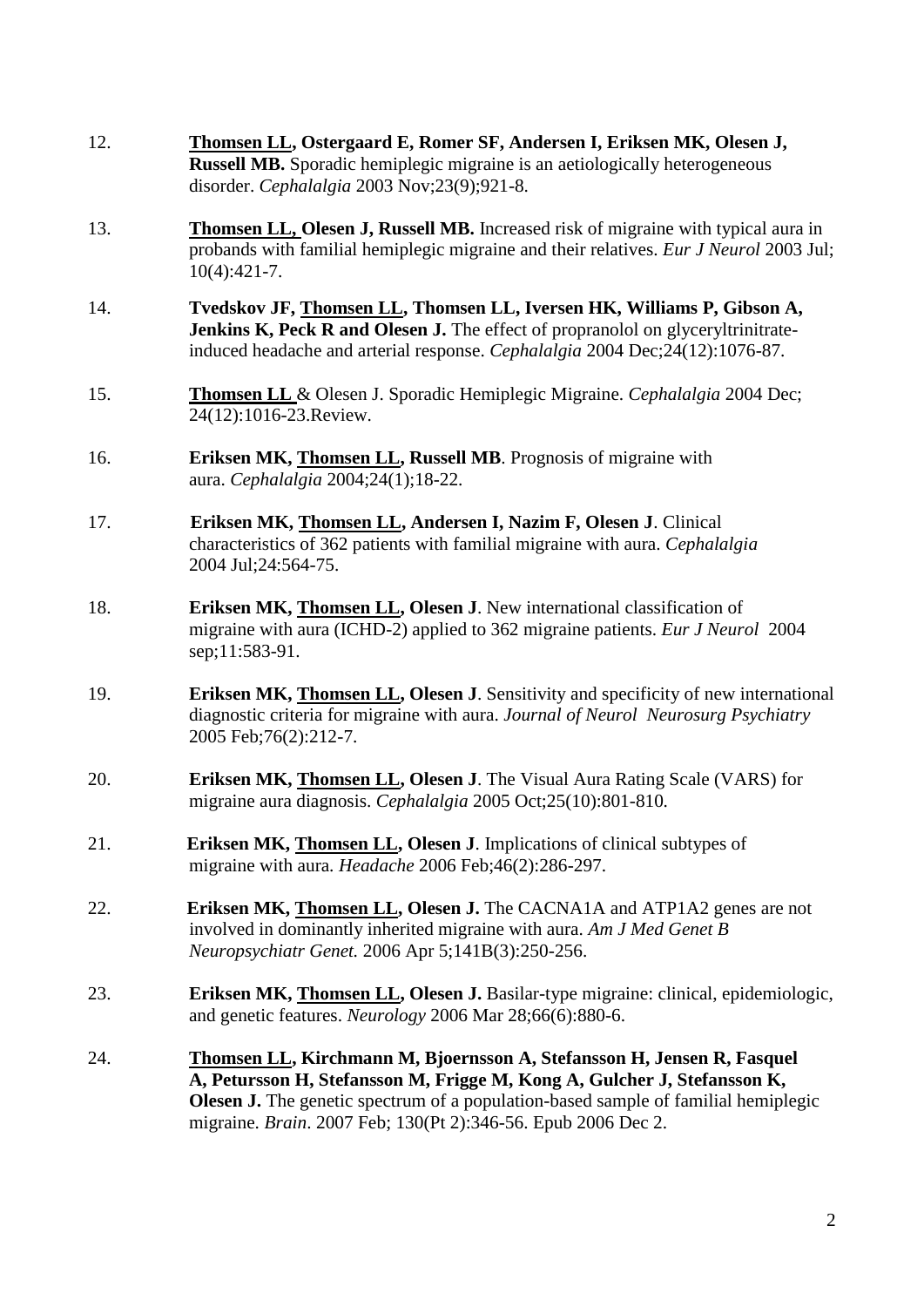- 25. **Thomsen LL, Oestergaard E, Bjornsson A, Stefansson H, Fasquel AC, Gulcher J, Stefansson K, Olesen J.** Screen for *CACNA1A* and *ATP1A2* mutations in sporadic hemiplegic migraine patients. *Cephalalgia* 2008 sep;28(9):914-21. Epub 2008 May 30*.* 26. **Hansen JM, Thomsen LL, Olesen J, Ashina M**. Familial Hemiplegic Migraine type 1 show no hypersentivity to nitric oxide. *Cephalalgia*. 2008 May;28(5):496-505. Epub 2008 Mar 31. 27. **Hansen JM, Thomsen LL, Marconi R, Casari G, Olesen J, Ashina M. Familial** hemiplegic migraine type 2 does not share hypersensitivity to nitric oxide with common types of migraine. *Cephalalgia* 2008 Apr; 28(4):367-75.Epub 2008 Feb 22. 28. **Hansen JM, Thomsen LL, Olesen J, Ashina M.** Calcitonin gene-related peptide does not cause the familial hemiplegic migraine phenotype. *Neurology*, 2008 sep 9;71(11):841-7. 29. **Hansen JM, Thomsen LL, Olesen J, Ashina M**. Coexisting typical migraine in familial hemiplegic migraine. *Neurology*, 2010 Feb 16; 74(7):594-600*.* 30. **Kjaer I, Wagner A, Thomsen LL, Holm K.** Brain malformation in single median maxillary central incisor. *Neuropediatrics*. 2009 Dec;40(6):280-3. Epub 2010 May 5. 31. **Ostergaard E, Rodenburg RJ, van den Brand M, Thomsen LL, Duno M, Batbayli M, Wibrand F, Nijtmans L.** Respiratory chain complex 1 deficiency due to NDUFA12 mutations as a new cause of Leigh syndrome. *J Med Genet.* 2011 Nov;48(11):737-40. Epub 2011 May 26. 32. **Hansen JM, Thomsen LL, Olesen J, Ashina M.** Calcitonin gene-related peptide does not cause migraine attacks in patients with familial hemiplegic migraine. *Headache*. 2011 Apr;51(4):544-53. 33. **Hansen JM, Bolla M, Magis D, de Pasqua V, Ashina M, Thomsen LL, Olesen J, Schoenen J.** Habituation of evoked responses is greater in patients with familial hemiplegic migraine than in controls: a contrast with the common forms of migraine. *Eur J Neurol*. 2011 Mar;18(3):478-85. doi: 10.1111/j.1468-1331.2010.03190.x. Epub 2010 Aug 18. 34. **Bendtsen L, Birk S, Kasch H, Aegidius K, Sørensen PS, Thomsen LL, Poulsen L, Rasmussen MJ, Kruuse C, Jensen R;** Danish Headache Society. Reference programme: Diagnosis and treatment of headache disorders and facial pain. Danish Headache Society, 2nd Edition, 2012. *J Headache Pain.* 2012 Feb;13 Suppl 1:S1-29. 35. **Soee AL, Thomsen LL, Tornoe B, Skov L.** Reliability of four experimental
	- mechanical pain tests in children. J Pain Res. 2013; 6:103-10. Epub 2013 Feb 5.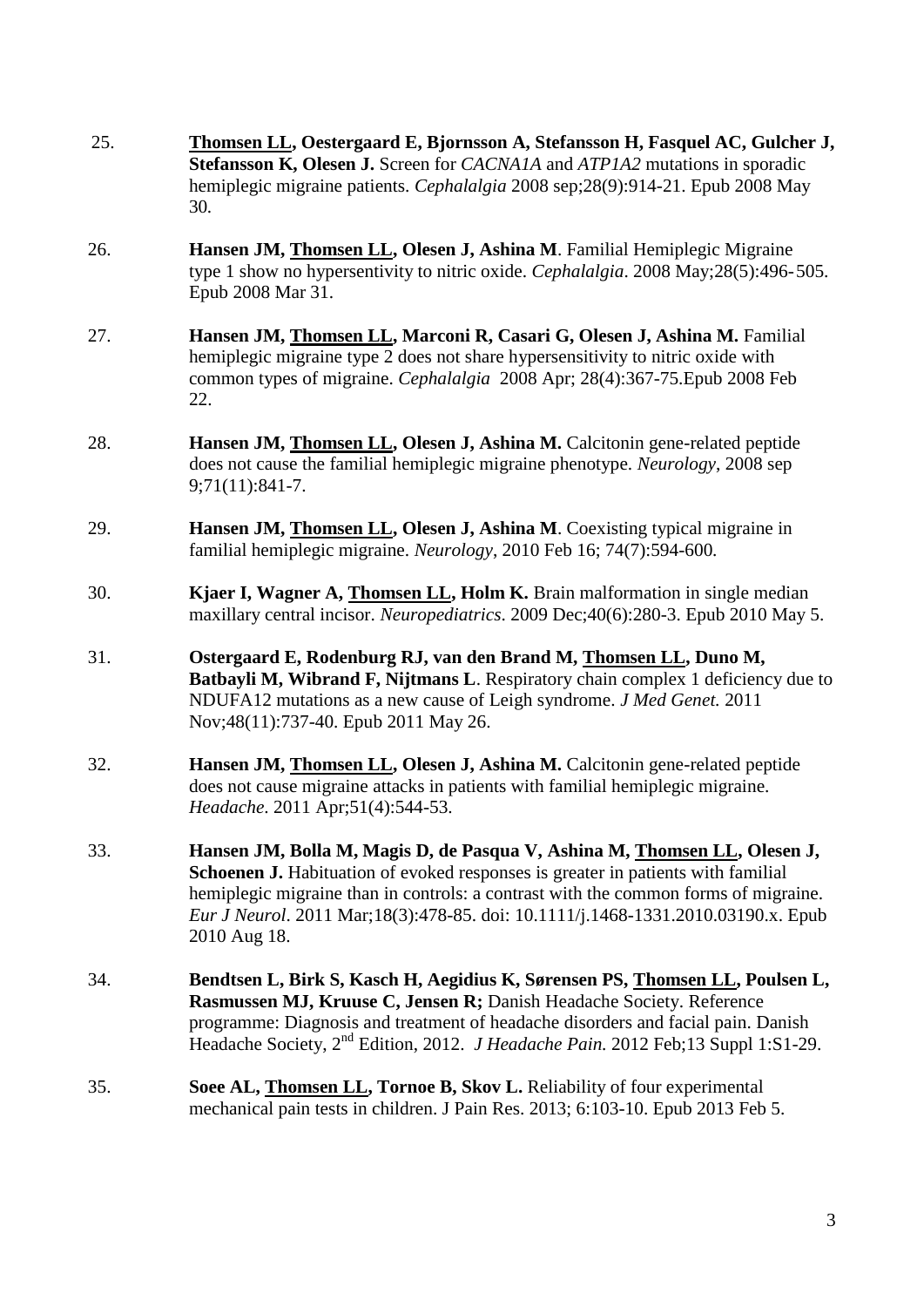### 36. **Vissing NH; Thomsen LL; Adolphsen C; Knox JL; Born PA.**

Personlig behandlingsplan ved kritisk sygdom. -vejledning i stillingtagen til behandlingsintensitet hos svært syge pædiatriske patienter. *Submitted Ugeskrift for Læger. 2012*.

- 37. **Soee AB; Thomsen LL; Kreiner S, Tornoe B and Skov L**. Altered pain perception in children with chronic tension-type headache: Is this a sign of central sesitisation? *Cephalalgia*. 2013 May; 33 (7):454-62. Epub 2013 Feb 25.
- 38. **Soee AB, Skov L; Skovgaard LT, Thomsen LL**. Headache in children: Effectiveness of multidisciplinary treatment in a tertiary paediatric headache clinic. *Cephalalgia*. 2013 Nov; 33(15):1218-28. Epub 2013 Jul 11.
- 39. **Soee AB, Skov L, Kreiner S, Tornoe B, Thomsen LL**. Pain sensitivity and pericraniel tenderness in children with tension-type headache: a controlled study. *J Pain Res*. 2013 Jun 6;6:426-34.

# *Andre publikationer*

### *Korrespondancer*

1. **Thomsen LL. Russell MB**. [\[A comment. Lymphocytosis and](http://www.ncbi.nlm.nih.gov/pubmed/10741235) headache]. Ugeskr Laeger. 2000 Feb 28;162(9):1244-5. Danish.

## *Andre Artikler*

- 1. **Thomsen LL**. Kend dit barns hovedpine. *Helse* 2007; 2 Februar; 36-8*.*
- 2. **Thomsen LL.** Hovedpine hos børn. *Migræne & Hovedpineforeningens medlemsblad* 2008, maj. 1-4.

## *Bogkapitler*

- 1. **Kirchmann M, Thomsen LL and Jes Olesen.** Migraine with aura and its borderlands. Frontiers in Headache Research, vol. 13.
- 2.. **Kirchmann M, Thomsen LL and Jes Olesen.** Validation of new diagnostic criteria (ICHD-2) for migraine with aura. Frontiers in Headache Research, vol. 13.
- 3. **Kirchmann M, Thomsen LL and Jes Olesen**. ICHD-2 applied to 362 patients with migraine with aura according to the ICHD-1. Frontiers in Headache Research, vol. 13.